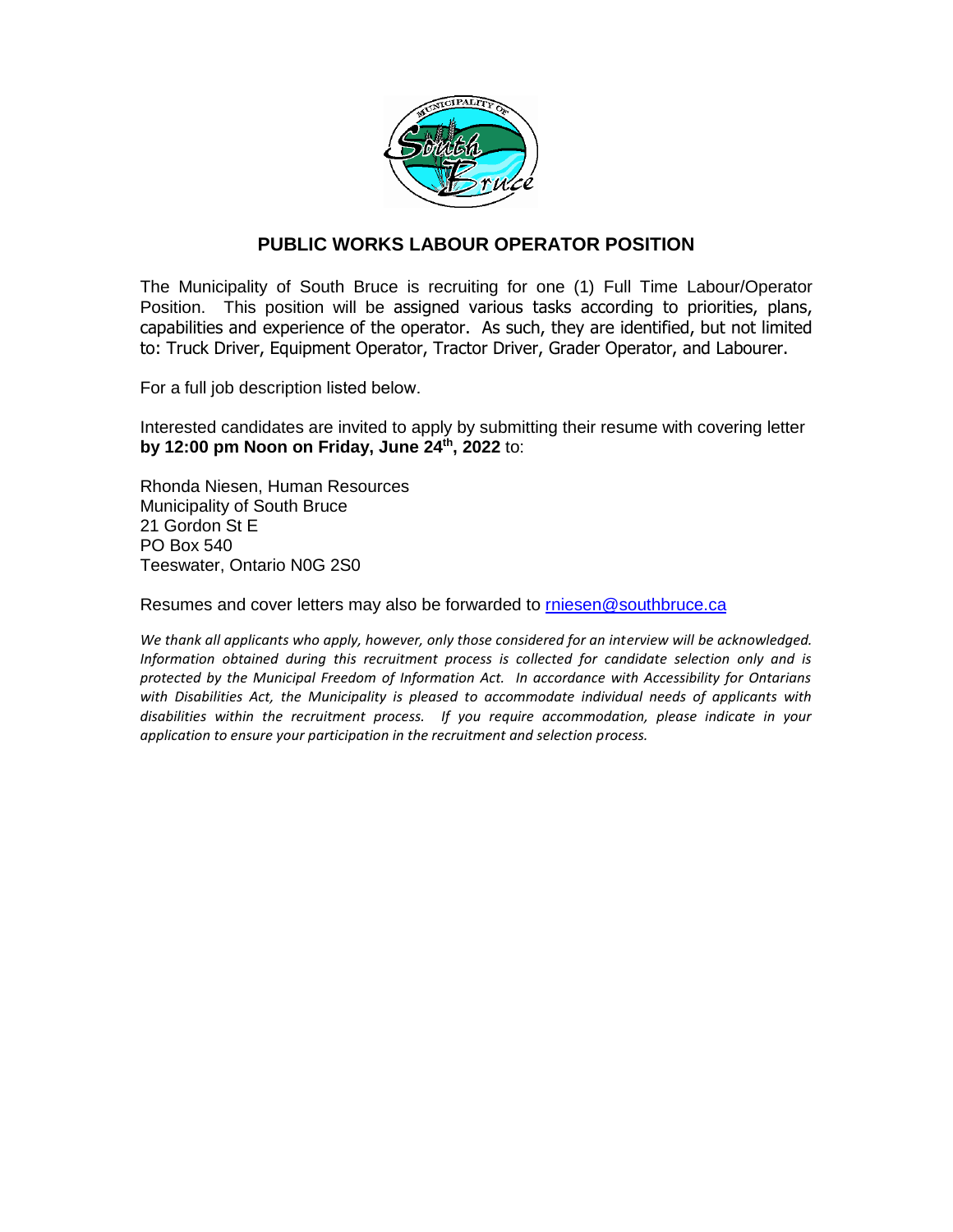

# **POSITION DESCRIPTION**

| POSITION TITLE:    | <b>Operator - Labourer</b>                |                        |
|--------------------|-------------------------------------------|------------------------|
| DEPARTMENT:        | Public Works                              | <b>SALARY GROUP: 5</b> |
| <b>SECTION:</b>    | Roads, Parks, Landfill                    |                        |
| <b>REPORTS TO:</b> | Public Works Superintendent and Lead Hand |                        |

#### **POSITION SUMMARY:**

Under the general supervision of the Public Works Superintendent and Lead Hand, operates equipment and power tools all while carrying out maintenance activities in the upkeep of the Municipality's road and parks infrastructure.

#### **MAJOR TASKS AND RESPONSIBILITIES:**

The Operator - Labourer is assigned various tasks according to priorities, plans, capabilities and experience of the operator. As such, they are identified, but not limited to: Truck Driver, Equipment Operator, Tractor Driver, Grader Operator, Labourer

#### RESPONSIBILITIES AND DUTIES:

- 1. Discusses plans, priorities and work schedules with the Public Works Superintendent and Lead Hand, including the most useful equipment for certain jobs – the consultation occurs frequently to promote teamwork with the recognition that the Superintendent must make the final operational decision.
- 2. Carries out work assignments, using a variety of vehicles and heavy equipment, hand and power tools.
	- responsible for the safe, effective use of equipment and using the correct equipment to perform all jobs.
- 3. Responsible for roads and public works operations such as, but not limited to:
	- construction projects and paving preparation.
	- maintain roads in good condition for safe, hazard free driving by grading, ditching along road sides, slope trimming, back filling, filling washouts caused by heavy rain and winter breakup.
	- gravel spreading.
	- asphalt patching (hot and cold).
	- clean catch basins.
	- clean streets and bridges.
	- hauling, loading and unloading gravel.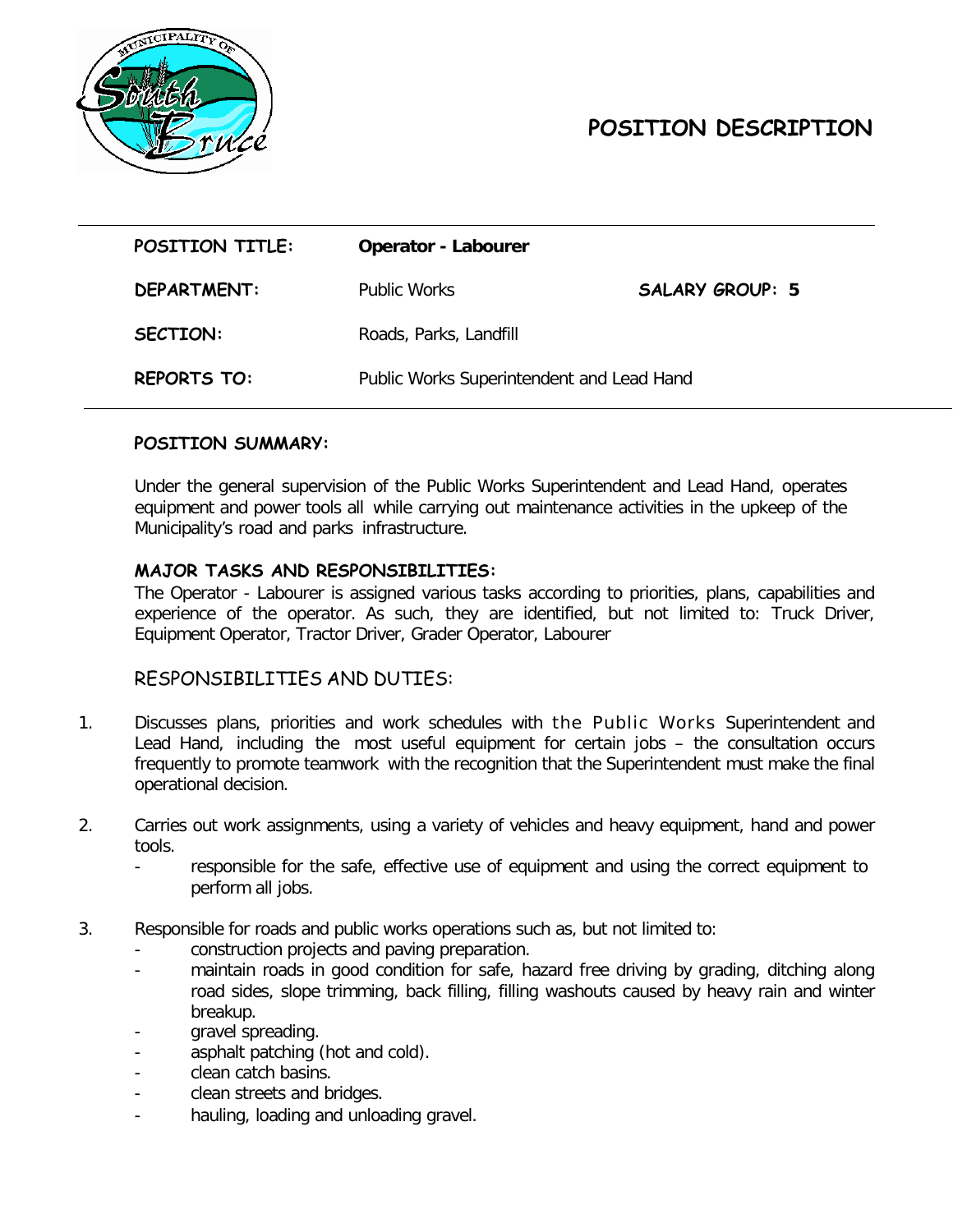- removing hazards and dead trees and tree limbs from roadways and areas adjacent to roads.
- repairs and installs road and street signs.
- repairs and installs culverts.
- repairs and installs fencing, quardrails and guideposts.
- picks up rubbish on the roadside
- 4. Maintains municipal facilities and landscaping in healthy, attractive condition.
- 5. Responsible for snow and ice removal as well as emergency response.
	- snow plowing, sanding, salting, ice removal operations.
	- responds to emergencies (at all hours) e.g. vehicles stuck on roadways, medical emergencies, fires, utility breakdown and clears those roads on a priority basis.
- 6. Expected to use initiative and judgement when on the road and is expected to operate without direct supervision when the task has been defined.
	- observes hazards and corrects or reports them to the Lead Hand or Superintendent
- 7. Advises the Lead Hand or Superintendent on safety or operational concerns.
- 8. Maintains equipment, vehicles and tools in safe, operating condition.
	- follows acceptable maintenance and servicing schedules (oil changes, filters and lubrication, etc.,) according to service manuals.
	- performs repair/replacement work i.e. break set ups, repair/replacement of lights, repair/install truck tarp, minor welding repairs, repairs to grass cutters, chain saws and other power tools.
- 9. Responsible for polite, tactful relations with the public.
- 10. Responsible for health and safety practices.
- 11. Undertakes training in public works methods and the use of special or new equipment.
- 12. Operate all municipal equipment as directed by the Superintendent or Lead Hand.
- 13. Works with other municipal employees to maintain equipment fleet by cleaning and performing minor servicing duties ie. Washing, waxing, vacuuming, greasing, changing filters and oils
- 14. Be available to operate equipment within one-hour notice, 7 days a week during the months of winter control.
- 15. Work with other municipal employees to maintain the municipal buildings in a neat and tidy condition.
- 16. Performs other related duties as assigned by the Superintendent or Lead Hand.